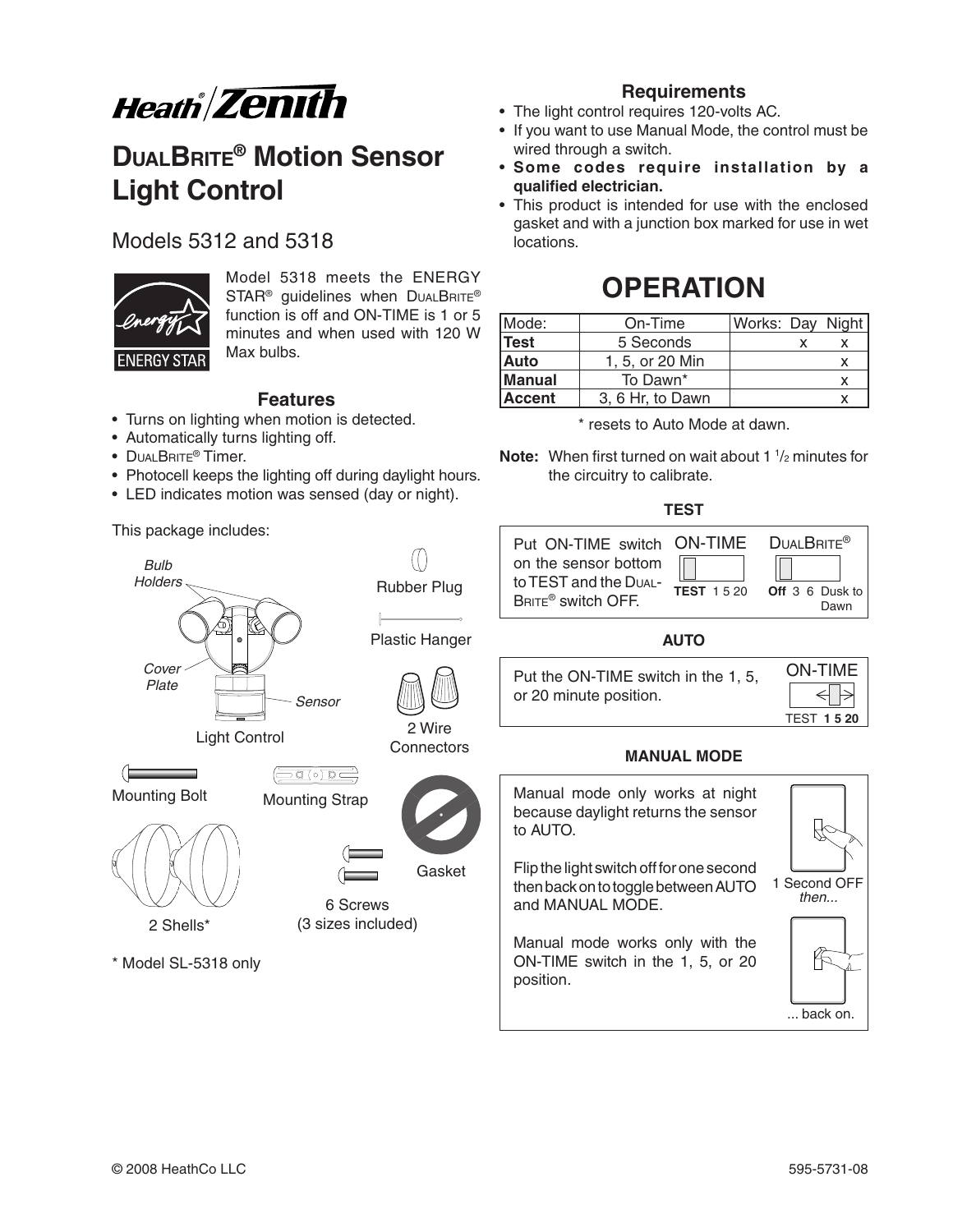### **Mode Switching Summary**



\* If you get confused while switching modes, turn the power off for one minute, then back on. After the calibration time the control will be in the AUTO mode.

### **DualBrite® Timer**

Light comes on half bright for selected time after dusk (Off, 3 hr., 6 hr., until dawn). Selecting OFF disables this feature. The motion sensing features will continue to work as described in this manual. If motion is sensed, the light turns on full bright for the ON-TIME (1, 5, or 20 minutes) then returns to dim mode.

### **INSTALLATION**

For easy installation, select an existing light with a wall switch for replacement.

For best performance, mount the fixture about 8 ft. (2.4 m) above the ground. **NOTE:** If fixture is mounted higher than 8 ft. (2.4 m), aiming the sensor down will reduce coverage distance.



**For under eave installation, the sensor head must be rotated** as shown in the next two steps for proper operation and to avoid the risk of electrical shock.

For eave mount only:

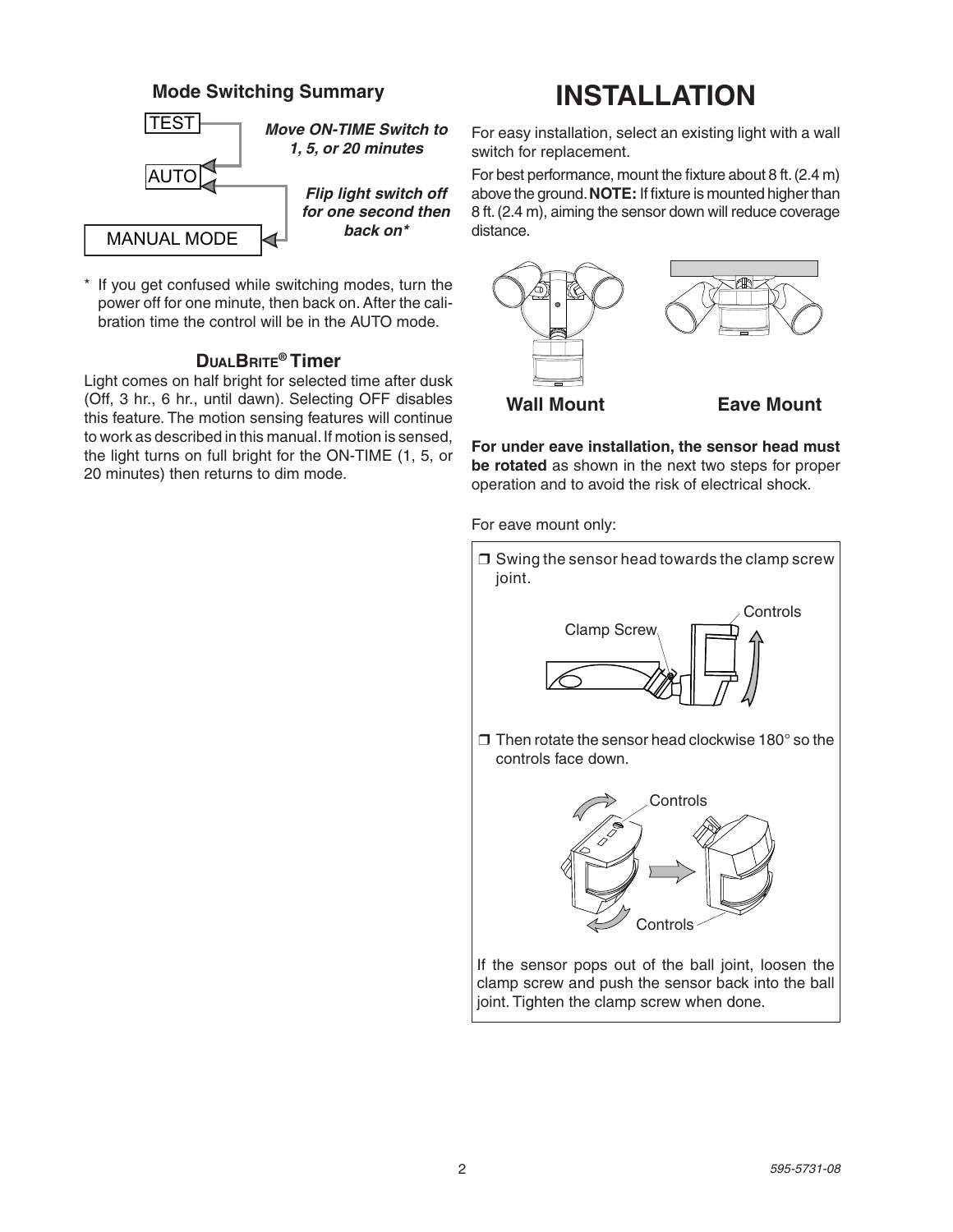### **Wire the Light Control**

### **Mount the Light Control**

#### **WARNING: Turn power off at circuit breaker or fuse.**

- ❒ Remove the existing light fixture.
- $\Box$  Install the mounting strap as shown using two screws that fit your junction box.
- ❒ The plastic hanger can be used to hold the fixture while wiring. The small end of the plastic hanger can be threaded through the hole in the center of the cover plate. The small end then goes into one of the slots on the mounting strap.
- ❒ Route the light control's wires through the large gasket holes.
- ❒ Twist thejunction box wires and fixture wires together as shown. Secure with wire connectors.



- ❒ Align the light control cover plate and cover plate gasket. Secure with the mounting bolt.
- ❒ **For model SL-5318 only,** align the three slots in the decorative shell with the bulb holder pins. Push the shell in and then twist clockwise to lock. Repeat for other shell.

Shell Slot



- $\n *□*\n *Push* the rubber plug firmly into place.$
- ❒ If a wet location junction box was not used, caulk the wall plate mounting surface with silicone weather sealant.

To avoid water damage and electrical shock, keep bulb holders 30° below horizontal.



 $\Box$  Adjust the bulb holders by loosening the lock nuts but do not rotate the bulb holders more than 180° from the factory setting. When screwing in the floodlamps, do not overtighten.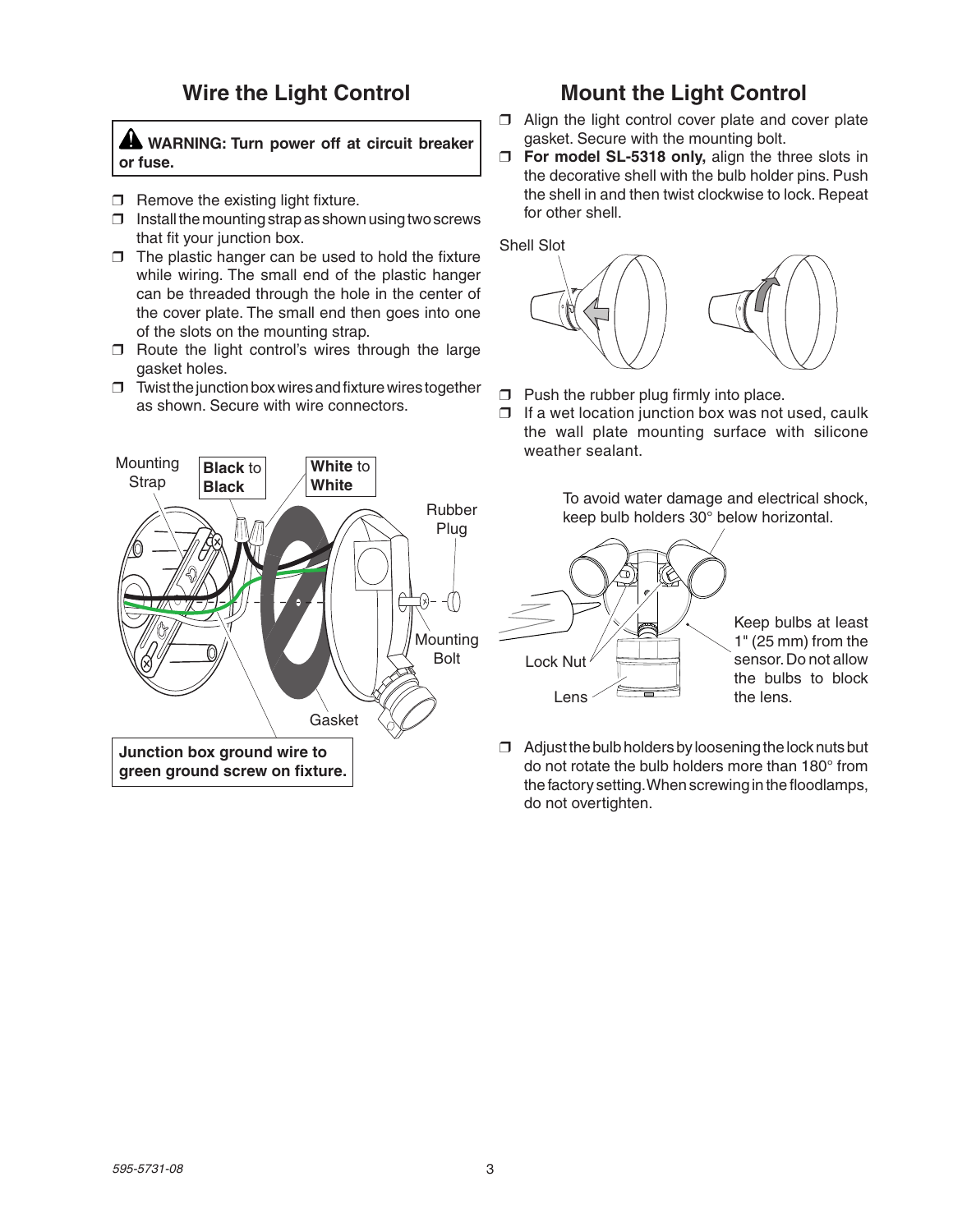### **TEST AND ADJUSTMENT**

- ❒ **Turn on the circuit breaker and light switch.**
- **NOTE:** Sensor has a 1 1 /2 minute warm up period before it will detect motion. When first turned on, wait 1 <sup>1</sup>/<sub>2</sub> minutes.

NOTE: Model 5318 meets the ENERGY STAR® guidelines when DualBrite® function is off and ON-TIME is 1 or 5 minutes and when used with 120 W Max bulbs.

❒ Turn the RANGE control to the medium position (halfway between MIN and MAX),  $D$ UALBRITE® to OFF, and the ON-TIME control to the TEST position.



**Bottom of Sensor**

#### **Avoid aiming the control at:**

- Objects that change temperature rapidly, such as **heating vents and air conditioners.** These heat sources could cause false triggering.
- Areas where **pets or traffic** may trigger the control.
- **Nearby large, light-colored objects** reflecting light may trigger the shut-off feature. Do not point other lights at the sensor.



*Maximum Range Maximum*

*Coverage Angle*

**NOTE:** If fixture is mounted higher than 8 ft. (2.4 m), aiming the sensor down will reduce coverage distance. The detector is less sensitive to motion directly towards it.



*Least Sensitive Most Sensitive*

- 
- ❒ Loosen the clamp screw in the sensor ball joint and gently rotate the sensor.
- ❒ Walk through the coverage area noting where you are when the lights turn on (also, the LED will flash several times when motion is detected). Move the sensor head up, down, or sideways to change the coverage area. **Keep the sensor at least 1" (25 mm) away from the bulbs.**
- ❒ Adjust the RANGE as needed. RANGE set too high may increase false triggering.
- ❒ **Secure the sensor head by tightening the clamp screw.** Do not overtighten the screw.



- ❒ Set the amount of TIME you want the lights to stay on after motion is detected (1, 5, or 20 minutes).
- ❒ Set the DualBrite® switch to the amount of time after dusk you want the lights on at low level (Off, 3, 6 Hrs., Dusk-to-Dawn).

**WARNING - Risk of fire. Do not aim the bulbs at a combustible surface within 3 ft. (1 m).**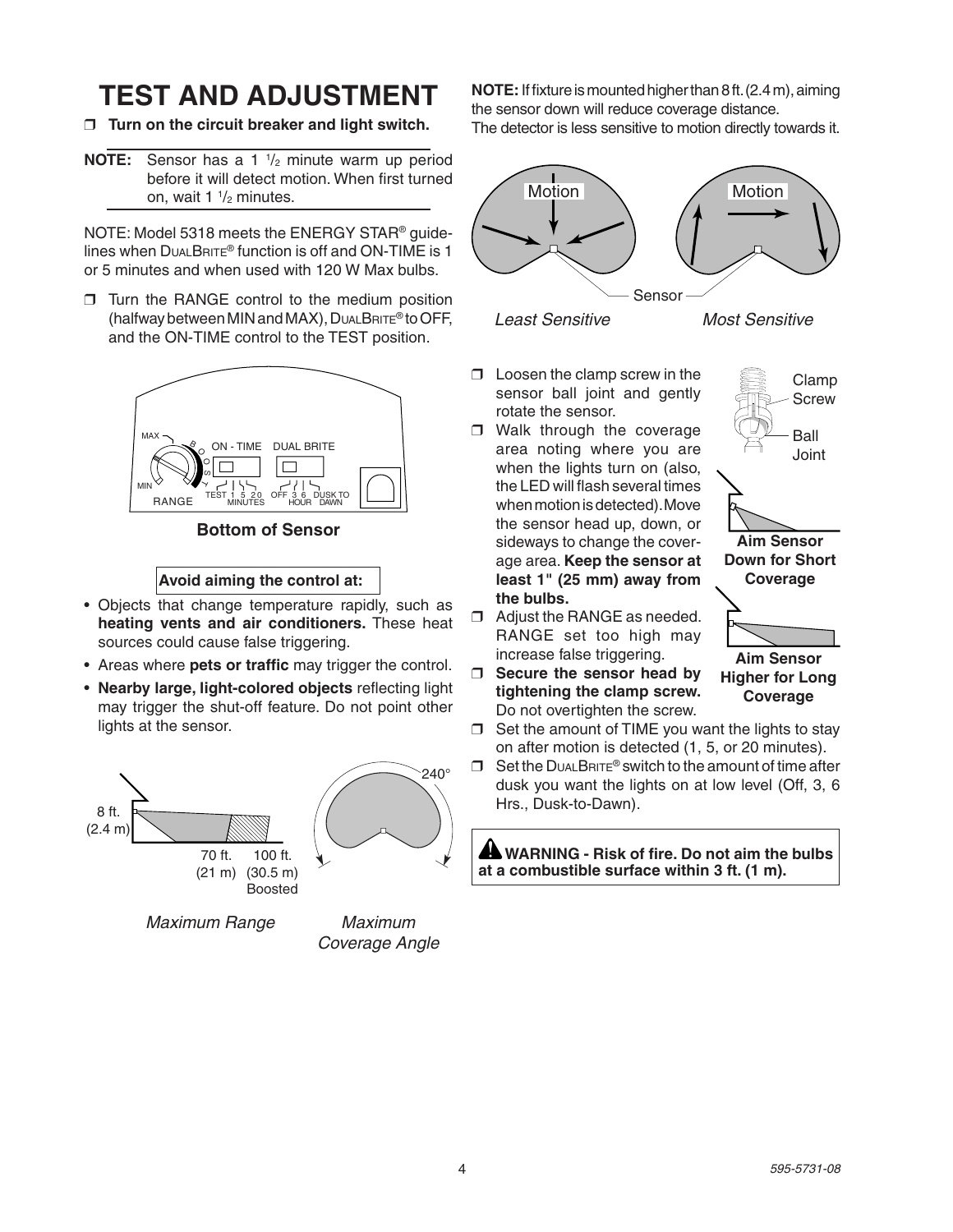### **SPECIFICATIONS**

|                                                     | Range  Up to 70 ft. (21 m); 100 ft.                   |  |  |
|-----------------------------------------------------|-------------------------------------------------------|--|--|
|                                                     | (30.5m) with Range Boost. [varies                     |  |  |
|                                                     | with surrounding temperature]                         |  |  |
| Sensing Angle Up to 240°                            |                                                       |  |  |
|                                                     | Electrical Load. Up to 300 Watt Maximum Tung-         |  |  |
|                                                     | sten [Up to 150 Watt maximum                          |  |  |
|                                                     | each bulb holder.]                                    |  |  |
| Power Requirements . 120 VAC, 60 Hz                 |                                                       |  |  |
|                                                     | Operating Modes TEST, AUTO and MANUAL                 |  |  |
|                                                     | <b>MODE</b>                                           |  |  |
| Time Delay $\ldots \ldots \ldots 1$ , 5, 20 minutes |                                                       |  |  |
|                                                     | DUALBRITE <sup>®</sup> Timer 3, 6 hours, Dusk-to-Dawn |  |  |
|                                                     |                                                       |  |  |

HeathCo LLC reserves the right to discontinue products and to change specifications at any time without incurring any obligation to incorporate new features in products previously sold.

### **TROUBLESHOOTING GUIDE**

| <b>SYMPTOM</b>                                         | <b>POSSIBLE CAUSE</b>                                                                                                                                                                                                                                                                                                           | <b>SOLUTION</b>                                                                                                                                                                                                                                                              |
|--------------------------------------------------------|---------------------------------------------------------------------------------------------------------------------------------------------------------------------------------------------------------------------------------------------------------------------------------------------------------------------------------|------------------------------------------------------------------------------------------------------------------------------------------------------------------------------------------------------------------------------------------------------------------------------|
| Lights will not come<br>on.                            | 1. Light switch is turned off.<br>2. Flood lamp is loose or burned out.<br>3. Fuse is blown or circuit breaker is turned off.<br>4. Daylight turn-off is in effect.<br>5. Incorrect circuit wiring, if this is a new installation.<br>6. Light control aimed in wrong direction.                                                | 1. Turn light switch on.<br>2. Check flood lamp and replace if burned out.<br>3. Replace fuse or turn circuit breaker on.<br>4. Recheck after dark.<br>5. Verify wiring is correct.<br>6. Re-aim light control to cover desired area.                                        |
| Lights come on in day-<br>light.                       | 1. Light control may be installed in a relatively dark<br>location.<br>2. Light control is in TEST.                                                                                                                                                                                                                             | 1. The fixture is operating normally under these condi-<br>tions.<br>2. Set control switch to 1, 5, or 10 minutes.                                                                                                                                                           |
| Lights come on for no<br>apparent reason.              | 1. Light control may be sensing small animals or auto-<br>mobile traffic.<br>2. Range is set too high.<br>3. DUALBRITE® timer is on.                                                                                                                                                                                            | 1. Re-aim light control.<br>2. Reduce range.<br>3. The fixture is operating normally under these condi-<br>tions.                                                                                                                                                            |
| Lights turn off too late in<br>Dusk-to-Dawn setting.   | Light control may be installed in a relatively dark loca-<br>tion.                                                                                                                                                                                                                                                              | Relocate light control, or use 3 hr. or 6 hr. setting.                                                                                                                                                                                                                       |
| Lights stay on continu-<br>ously.                      | 1. A flood lamp is positioned too close to the light control<br>or pointed at nearby objects that cause heat to trigger<br>the light control.<br>2. The light control may be picking up a heat source<br>like an air vent, dryer vent, or brightly painted, heat-<br>reflective surface.<br>3. Light control is in manual mode. | 1. Reposition the flood lamp away from the light control<br>or nearby objects.<br>2. Reduce range.<br>3. Switch light control to AUTO.                                                                                                                                       |
| Lights flash on and off.                               | 1. Heat or light from the flood lamps may be turning the<br>light control on and off.<br>2. Heat being reflected from other objects may be turn-<br>ing the light control on and off.<br>3. Light control is in the TEST mode and warming up.<br>4. Light may be leaking through the flood lamp reflec-<br>tors.                | 1. Reposition the flood lamp away from the light con-<br>trol.<br>2. Reposition light control.<br>3. Flashing is normal under these conditions.<br>4. Replace the flood lamps with new high quality PAR<br>38 lamps. (Make sure the metal lamp protectors are<br>installed). |
| Lights flash once, then<br>stay off in manual<br>mode. | Light control is detecting its own lights.                                                                                                                                                                                                                                                                                      | Reposition flood lamps to keep area below the light<br>control relatively dark.                                                                                                                                                                                              |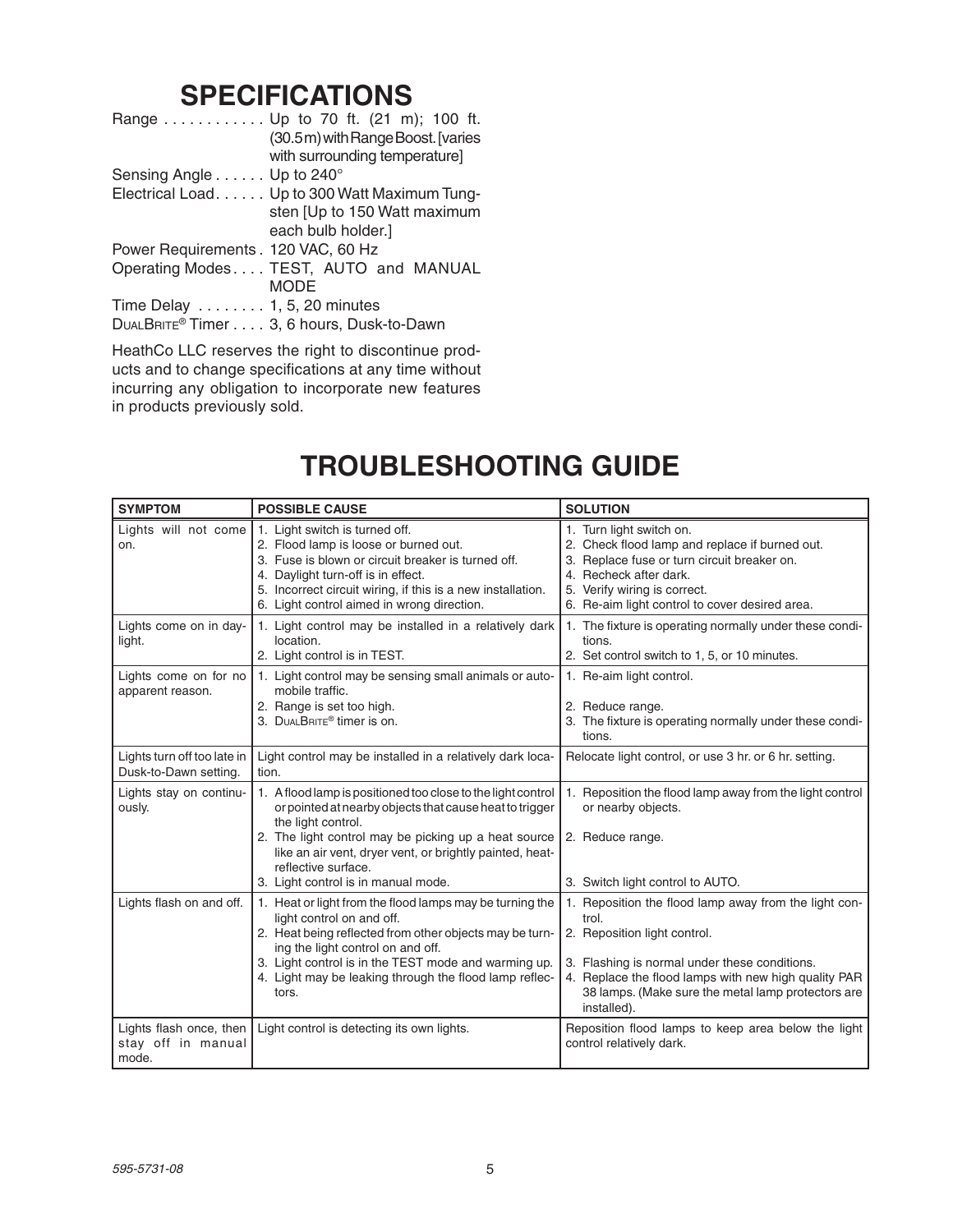### **Technical Service**

### **Please call 1-800-858-8501 (English speaking only) for assistance before returning product to store.**

If you experience a problem, follow this guide. You may also want to visit our Web site at: **www.hzsupport.com.** If the problem persists, call\* for assistance at **1-800-858-8501** (English speaking only)**,** 7:30 AM to 4:30 PM CST (M-F). You may also write\* to:

HeathCo LLC

P.O. Box 90045, Bowling Green, KY 42102-9045

ATTN: Technical Service

\* If contacting Technical Service, please have the following information available: Model Number, Date of Purchase, and Place of Purchase.

### **No Service Parts Available for this Product**

### **TEN YEAR LIMITED WARRANTY**

This is a "Limited Warranty" which gives you specific legal rights. You may also have other rights which vary from state to state or province to province.

For a period of ten years from the date of purchase, any malfunction caused by factory defective parts or workmanship will be corrected at no charge to you.

**Not Covered -** Repair service, adjustment and calibration due to misuse, abuse or negligence, light bulbs, batteries, and other expendable items are not covered by this warranty. Unauthorized service or modification of the product or of any furnished component will void this warranty in its entirety. This warranty does not include reimbursement for inconvenience, installation, setup time, loss of use, unauthorized service, or return shipping charges.

This warranty covers only HeathCo LLC assembled products and is not extended to other equipment and components that a customer uses in conjunction with our products.

THIS WARRANTY IS EXPRESSLY IN LIEU OF ALL OTHER WARRANTIES, EXPRESS OR IMPLIED, INCLUDING ANY WARRANTY, REPRESENTATION OR CONDITION OF MERCHANT ABILITY OR THAT THE PRODUCTS ARE FIT FOR ANY PARTICULAR PURPOSE OR USE, AND SPECIFICALLY IN LIEU OF ALL SPECIAL, INDIRECT, INCIDENTAL, OR CONSEQUENTIAL DAMAGES.

REPAIR OR REPLACEMENT SHALL BE THE SOLE REMEDY OF THE CUSTOMER AND THERE SHALL BE NO LIABILITY ON THE PART OF HeathCo LLC FOR ANY SPECIAL, INDIRECT, INCIDENTAL, OR CONSEQUENTIAL DAMAGES, INCLUDING BUT NOT LIMITED TO ANY LOSS OF BUSINESS OR PROF-ITS, WHETHER OR NOT FORESEEABLE. Some states or provinces do not allow the exclusion or limitation of incidental or consequential damages, so the above limitation or exclusion may not apply to you. Please keep your dated sales receipt, it is required for all warranty requests.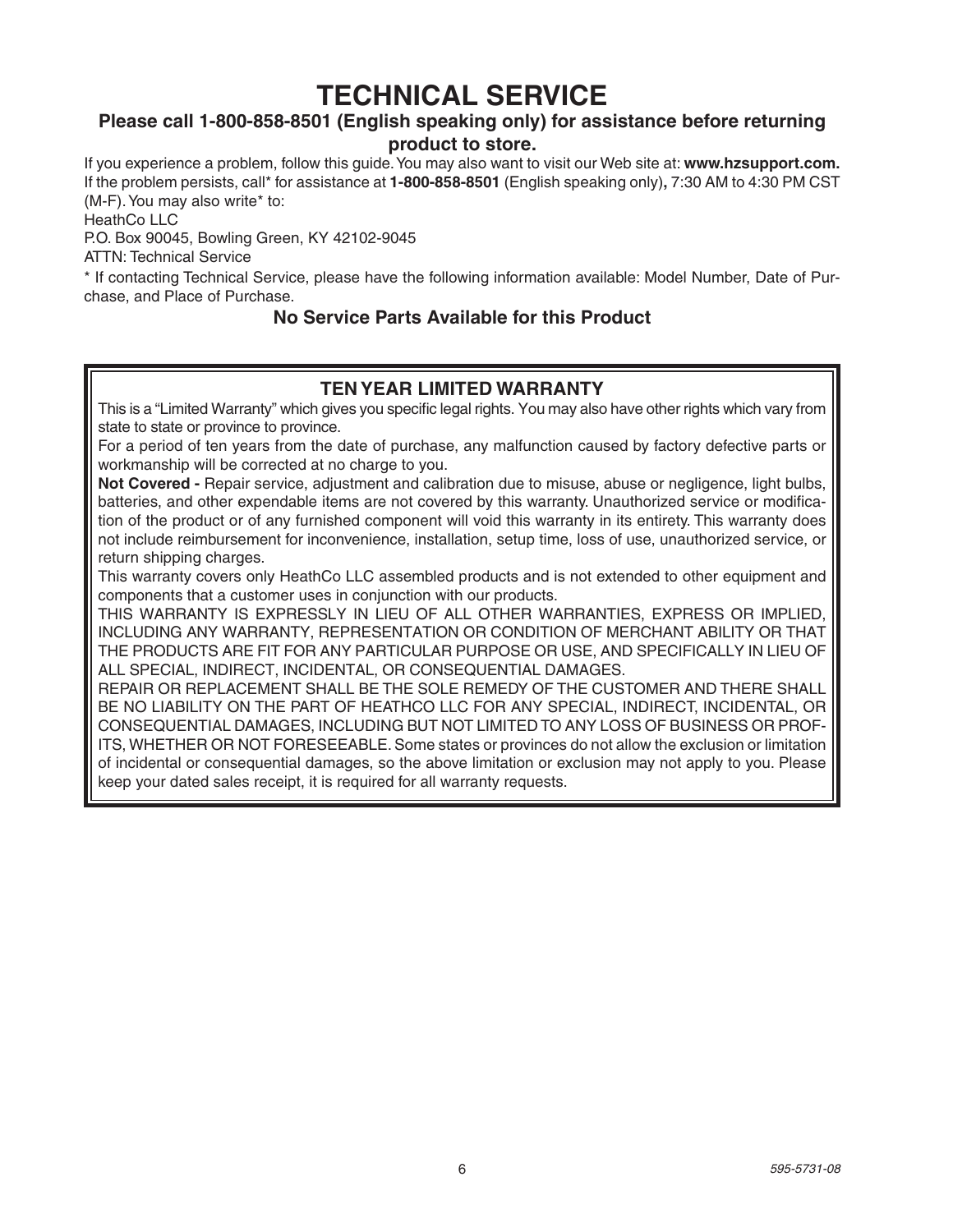

### **Control de luz y detector de movimiento DUALBRITE®**

### Modelos 5312 y 5318



El Modelo 5318 cumple con las normas ENERGY STAR® cuando la función DUALBRITE® está apagada y el control ON-TIME está a 1 o 5 minutos y cuando se lo usa con bombillas de 120 Vatios máximo.

### **Características**

- Prende la luz cuando detecta movimiento.
- Apaga la luz automáticamente.
- Temporizador luz de adorno, DUALBRITE®.
- La fotocélula mantiene la luz apagada durante el día.
- LED indica que se ha detectado movimiento (durante el día o la noche).

### **Requisitos**

- El control de luz requiere 120 VCA.
- Para usar el Sobrecontrol Manual, conecte el control con un interruptor.
- **Algunos códigos requieren instalación por un electricista calificado.**
- Se recomienda usar este producto con el empaque provisto y con una caja de empalme marcada para uso en lugares húmedos.

### **FUNCIONAMIENTO**

| Modalidad:                   | A tiempo:       |  | Trabaja: Día Noche |
|------------------------------|-----------------|--|--------------------|
| <b>Prueba</b><br>5 seg.      |                 |  |                    |
| 1.5 ó 20 min.<br>Autom.      |                 |  |                    |
| Manual<br>Hasta el amanecer* |                 |  |                    |
| <b>Adorno</b>                | 3, 6 hrs, hasta |  |                    |
|                              | el amanecer     |  |                    |

\*Se pone en Automático al amanecer.

**Nota:** Cuando lo prenda por primera vez espere 1  $\frac{1}{2}$ minutos para que el circuito se claibre.

#### **Para PRUEBA:**



...préndalo.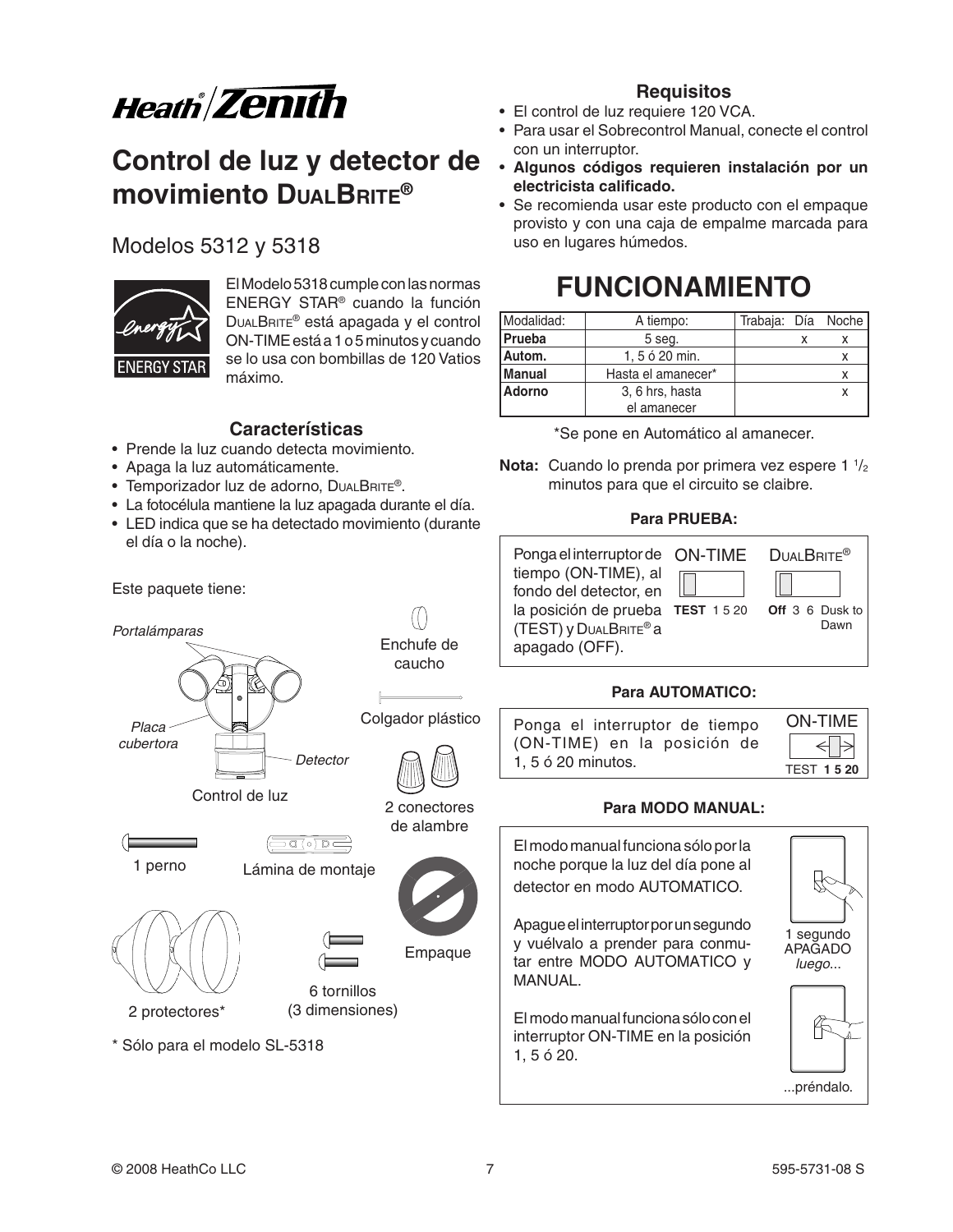#### **Resumen de las modalidades del interruptor**

# PRUEBA AUTOM. MODO MANI JA

*Mueva el interruptor de tiempo (ON-TIME) a 1, 5 ó 20 minutos*

*Apague el interruptor por un segundo y préndalo de nuevo\**

Si se confunde mientras cambia de fases, apague la electricidad por un minuto y préndala de nuevo. Después del tiempo de calibración el control estará en fase AUTO(MATICA).

#### **Luz de Adorno (DualBrite®)**

La luz se prende con media brillantez por el tiempo escogido después del atardecer (apagado, 3 hr., 6 hrs., hasta el amanecer). Si escoge OFF (APAGADO) deshabilita esta función. Las funciones que detectan movimiento continuarán funcionando como se describen en este manual. Si detecta movimiento, la luz se prende con todo su resplandor por el tiempo de duración o de ON-TIME (1, 5 ó 20 minutos) y luego regresa a media luz.

Para una fácil instalación escoja una luz con un interruptor de pared.

**INSTALACION**

Para un mejor funcionamiento, instale el aparato a casi 2.4 m del suelo. **NOTA:** Si el aparato está instalado a más de 8 pies (2,4 m), si se apunta el detector hacia abajo se reducirá la distancia de cobertura.



**Para instalarlo bajo el alero, la cabeza del detector debe ser girada** como se muestra en los dos pasos siguientes para evitar el riesgo de un choque eléctrico.

Sólo para montaje eléctrico:

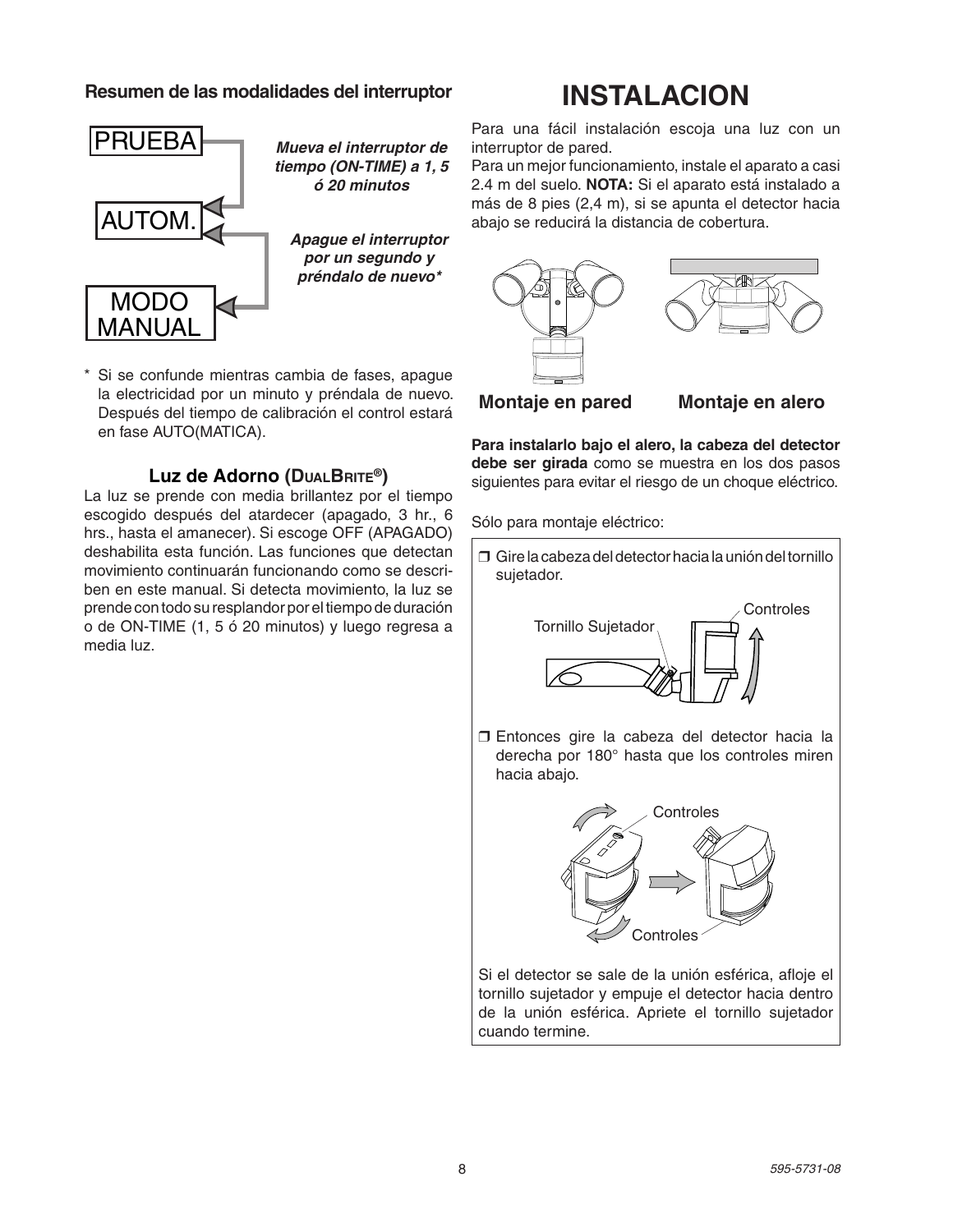### **Conecte el Control de Luz**

### **Instale el Control de Luz**

#### **ADVERTENCIA: Desconecte la energía en el disyuntor.**

- ❒ Quite el aparato de luz existente.
- ❒ Instale la lámina de montaje a la caja de empalme usando tornillos apropiados para la caja de empalme.
- ❒ Se puede usar el colgador plástico para sostener el aparato mientras se instala el cableado. El extremo pequeño del colgador se puede pasar por el agujero en el centro de la placa cubertora. El extremo pequeño va luego dentro de las ranuras de la lámina de montaje.
- ❒ Pase todos los cables del aparato por los agujeros grandes del empaque, como se muestra.
- ❒ Conecte los cables de la caja de empalme con los cables del aparato de luz, como se muestra. Tuérazalos juntos y asegúrelos con un conector de cables.



- ❒ Ponga el perno de montaje a través del frente de la tapa de la caja de empalme. Empuje el agujero pequeño de la empaquetadura sobre el tornillo de montaje.
- ❒ **Sólo para el modelo SL-5318,** alinee las tres ranuras del casco decorativo con los sujetadores de la lámpara. Empuje el casco hacia adentro y gírelo hacia la derecha para asegurarlo. Haga lo mismo con el otro casco.

#### Ranura del protector



- ❒ Empuje el tapón de caucho firmemente hasta que encaje.
- ❒ Si no se usó una caja de empalme en un lugar húmedo, calafatee la superficie de montaje de la placa de la pared con un sellador de silicona contra la intemperie.

Para evitar daño causado por el agua y riesgo de electrocución, mantenga los portalámparas a 30° debajo de la línea horizontal.



❒ Ajuste los portalámparas aflojando las contratuercas, pero no los gire más de 180° de la calibración hecha en fábrica. Cuando atornille los proyectores no los apriete demasiado.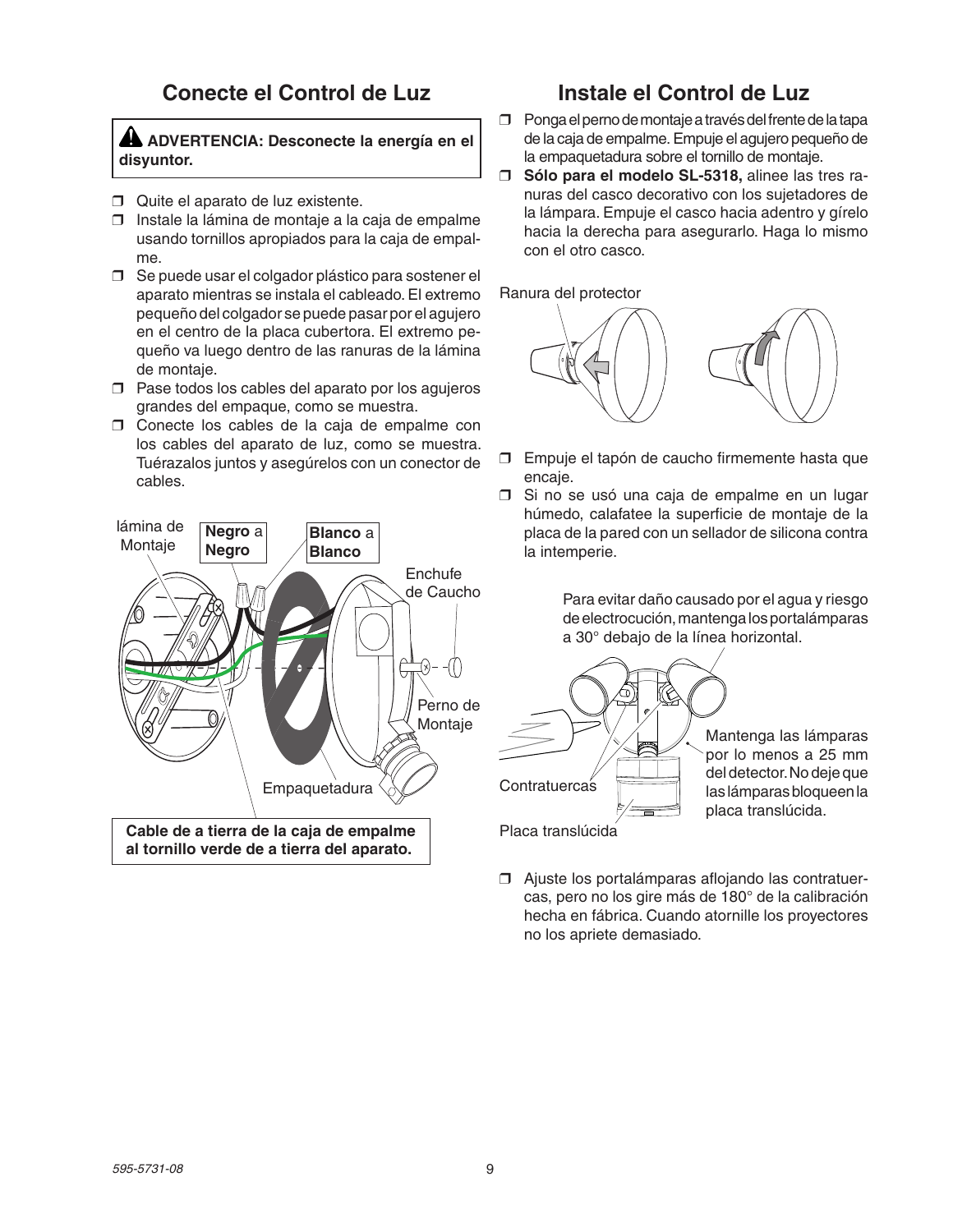### **PRUEBA Y AJUSTE**

- ❒ **Prenda el cortacircuitos y el interruptor de luz.**
- **NOTA:** El detector tiene un período de cerca de 1 <sup>1</sup>/<sub>2</sub> minutos de calentamiento antes de detectar movimiento. Cuando lo prenda por primera vez, espere 1  $\frac{1}{2}$  minutos.

NOTA: El Modelo 5318 cumple con las normas ENERGY STAR<sup>®</sup> cuando la función DuALBRITE<sup>®</sup> está apagada y el control ON-TIME está a 1 o 5 minutos y cuando se lo usa con bombillas de 120 Vatios máximo.

❒ Gire el control de ALCANCE (RANGE) a la posición media (entre MIN y MAX), DualBrite® a OFF, y el control de DURACIÓN (ON-TIME) a la posición de PRUEBA (TEST).



#### **Parte de abajo del detector**

#### **Evite apuntar el control hacia:**

- Objetos que cambien rápidamente de temperatura tales como **ductos de calefacción y acondicionadores de aire.** Estas fuentes de calor pueden causar falsas alarmas.
- Areas donde **animales domésticos o el tráfico** puedan activar el control.
- **Los objetos grandes cercanos y de colores resplandecientes** que reflejan la luz del día pueden hacer que el detector se apague. No apunte otras luces hacia el detector.



*Alcance Máximo Angulo de*

*Cobertura Máxima*

**NOTA:** Si el aparato está instalado a más de 8 pies (2,4 m), si se apunta el detector hacia abajo se reducirá la distancia de cobertura.

El detector es menos sensible del movimiento que se dirige hacia él.



*Lo menos sensible Lo más sensible*

- ❒ Afloje el tornillo sujetador en la unión esférica y gire despacio el detector.
- ❒ Camine por el área a protegerse y dése cuenta dónde está cuando se prende la luz. Mueva la cabeza del detector hacia arriba, hacia abajo o hacia los lados para cambiar el área de protección. **Mantenga al detector por lo menos a 1 pulgada (25 mm) de las lámparas.**
- ❒ Fije la sensibilidad (RANGE) como necesite. Demasiada sensibilidad puede aumentar las falsas alarmas.
- ❒ **Asegure la puntería de la cabeza del detector ajustando el tornillo sujetador.** No lo apriete demasiado.
- ❒ Fije el período de tiempo (ON-TIME) que la luz debe quedarse prendida después de detectar movimiento (1, 5 ó 20 minutos).
- ❒ Para una iluminación ornamental de baja intensidad, ponga el interruptor de DualBrite® en la posición de 3, 6, ó del Dusk-to-Dawn (atardecer-al-amanecer).

 **ADVERTENCIA: Riesgo de incendio. No apunte las lámparas a superficies combustibles dentro de un 3 pies (1 m).**



Tornillo Sujetador

**Apunte el detector más arriba para mayor cobertura**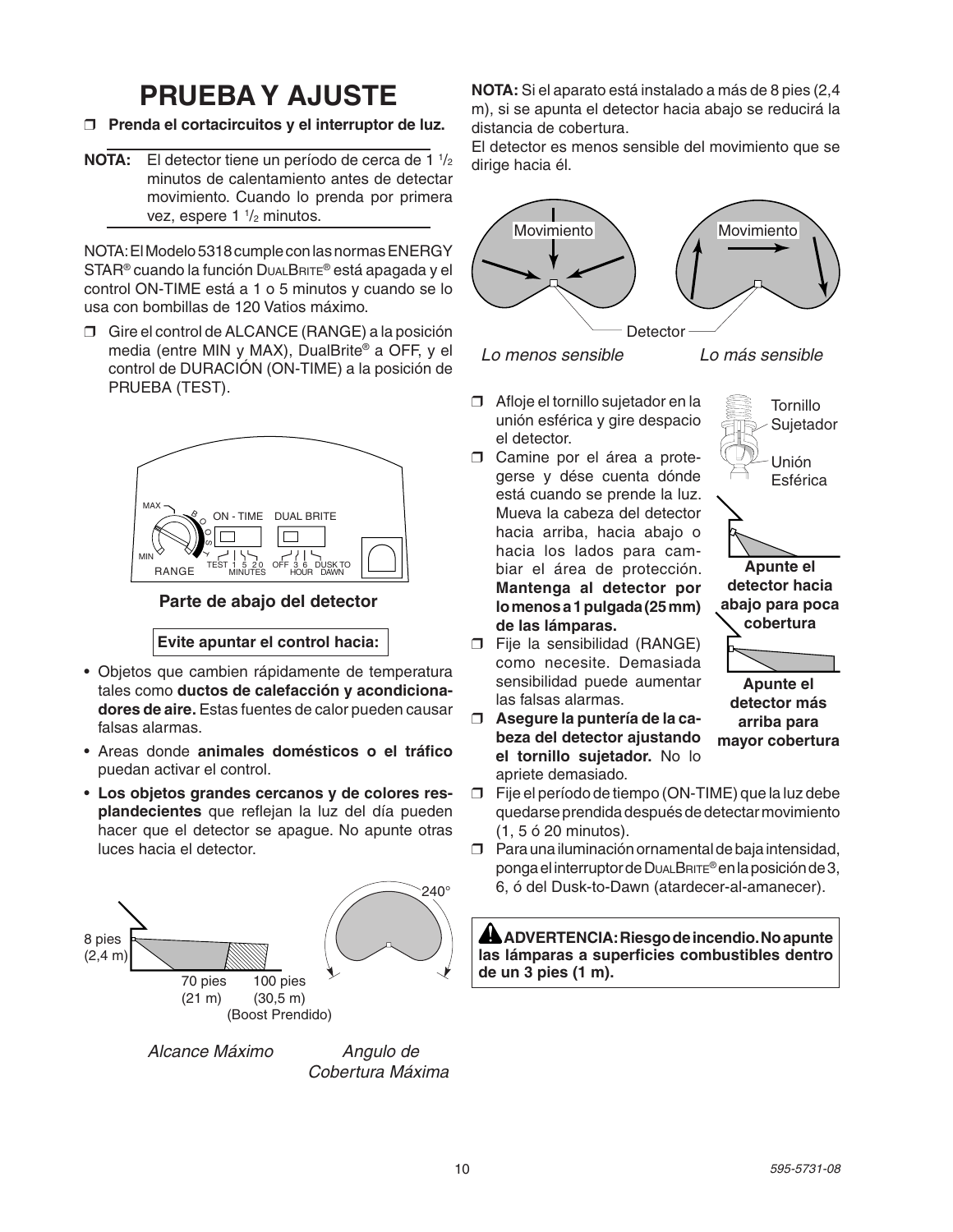### **ESPECIFICACIONES**

| AlcanceHasta 70 pies (21 m),     |                                         |
|----------------------------------|-----------------------------------------|
|                                  | Aumento de Distancia                    |
|                                  | prendido. Hasta 100 pies                |
|                                  | (30.5 m), Aumento de                    |
|                                  | Distancia apagado. (varía               |
|                                  | con la temperatura del                  |
|                                  | medio ambiente).                        |
| Angulo de sensibilidadHasta 240° |                                         |
|                                  | Carga eléctrica Hasta 300 vatios máximo |
|                                  | de luz incandescente                    |
|                                  | halógeno [hasta 150 va-                 |
|                                  | tios máximo por cada                    |
|                                  | portalámparas].                         |

| Requisitos de potencia 120 V ca, 60 Hz          |                       |
|-------------------------------------------------|-----------------------|
| Modos de operación  PRUEBA, AUTOMATICO          |                       |
|                                                 | y MODO MANUAL         |
| Retardo de Tiempo 1, 5, 20 minutos              |                       |
| Temporizador DUALBRITE®Apagado, 3, 6 horas, del |                       |
|                                                 | atardecer al amanecer |
|                                                 |                       |

HeathCo LLC se reserva el derecho de descontinuar productos y de cambiar especificaciones a cualquier momento sin incurrir en ninguna obligación de tener que incorporar nuevas características en los productos vendidos con anterioridad.

### **GUIA DE INVESTIGACION DE AVERIAS**

| <b>SÍNTOMA</b>                                                                    | <b>POSIBLE CAUSA</b>                                                                                                                                                                                                                                                                                                                                 | <b>SOLUCIÓN</b>                                                                                                                                                                                                                                                                                            |
|-----------------------------------------------------------------------------------|------------------------------------------------------------------------------------------------------------------------------------------------------------------------------------------------------------------------------------------------------------------------------------------------------------------------------------------------------|------------------------------------------------------------------------------------------------------------------------------------------------------------------------------------------------------------------------------------------------------------------------------------------------------------|
| La Luz no se enciende.                                                            | 1. El interruptor de luz está apagado.<br>2. El faro está flojo o quemado.<br>3. El fusible está quemado o el cortacircuitos está<br>apagado.<br>4. La desconexión de luz del día está en efecto.<br>5. Alambrado incorrecto, si ésta es una nueva instala-<br>ción.                                                                                 | 1. Encienda el interruptor de luz.<br>2. Revise el faro y cambie si está quemado.<br>3. Cambie el fusible encienda el disyuntor.<br>4. Compruébelo cuando comience la obscuridad.<br>5. Verifique que el cableado esté correcto.                                                                           |
|                                                                                   | 6. El control de luz está apuntando en dirección inco-<br>rrecta.                                                                                                                                                                                                                                                                                    | 6. Vuelva a apuntar el control de luz para que cubra el<br>área deseada.                                                                                                                                                                                                                                   |
| La luz se prende durante<br>el día.                                               | 1. El Control de Luz puede estar instalado en un lugar<br>relativamente oscuro.<br>2. El Control de Luz está en fase de Prueba.                                                                                                                                                                                                                      | 1. El aparato está funcionando normalmente bajo estas<br>condiciones.<br>2. Fije el interruptor de control a 1, 5 o 10 minutos.                                                                                                                                                                            |
| La luz se prende sin<br>ninguna razón apa-<br>rente.                              | 1. El Control de Luz puede estar detectando animales<br>pequeños o el trásito de automóviles.<br>2. El margen está puesto muy alto.<br>3. El temporizador DUALBRITE® está encendido.                                                                                                                                                                 | 1. Reapunte el control de luz.<br>2. Apague el Aumento de Distancia.<br>3. El artefacto está trabajando normalmente bajo estas<br>condiciones.                                                                                                                                                             |
| La luz se apaga muy<br>tarde en la calibración<br>del Anochecer al Ama-<br>necer. | El control de luz debe instalarse en un sitio relativa-<br>mente oscuro.                                                                                                                                                                                                                                                                             | Reubique el control de luz o use un ajuste de 3 ó 6<br>horas.                                                                                                                                                                                                                                              |
| continuamente.                                                                    | La luz se queda prendida   1. El faro está muy cerca del control de luz o apuntando<br>a objetos cercanos que generan calor y activan el<br>control de luz.<br>2. El Control de Luz está apuntando hacia una fuente<br>de calor tal como un conducto de aire, de secadora o<br>hacia una superficie con pintura brillante y que refleja<br>el calor. | 1. Reubique el faro lejos del control de luz o de objetos<br>cercanos.<br>2. Apague el Aumento de Distancia.                                                                                                                                                                                               |
|                                                                                   | 3. El control de luz está en el modo manual.                                                                                                                                                                                                                                                                                                         | 3. Cambie el control de luz a AUTO.                                                                                                                                                                                                                                                                        |
| La luz se prende y se<br>apaga.                                                   | 1. El calor o la luz de los faros puede estar encendiendo<br>y apagando el control de luz.<br>2. El calor reflejado por otros objetos puede estar<br>encendiendo y apagando el control de luz.<br>3. El Control de Luz está en fase de Prueba y calen-<br>tándose.<br>4. La luz puede estar filtrándose por los reflectores de<br>los faros.         | 1. Reubique el faro lejos del control de luz.<br>2. Reubique el control de luz.<br>3. El prenderse y apagarse es normal bajo estas con-<br>diciones.<br>4. Cambie los faros con lámparas nuevas de alta calidad<br>tipo PAR 38. Asegúrese que los protectores metálicos<br>de la lámpara estén instalados. |
| Laluzseprendeunavezy<br>luego permanece apaga-<br>da en la fase Manual.           | El control de luz está detectando su propia luz.                                                                                                                                                                                                                                                                                                     | Reubique los faros para mantener relativamente obscura<br>la zona debajo de la lámpara.                                                                                                                                                                                                                    |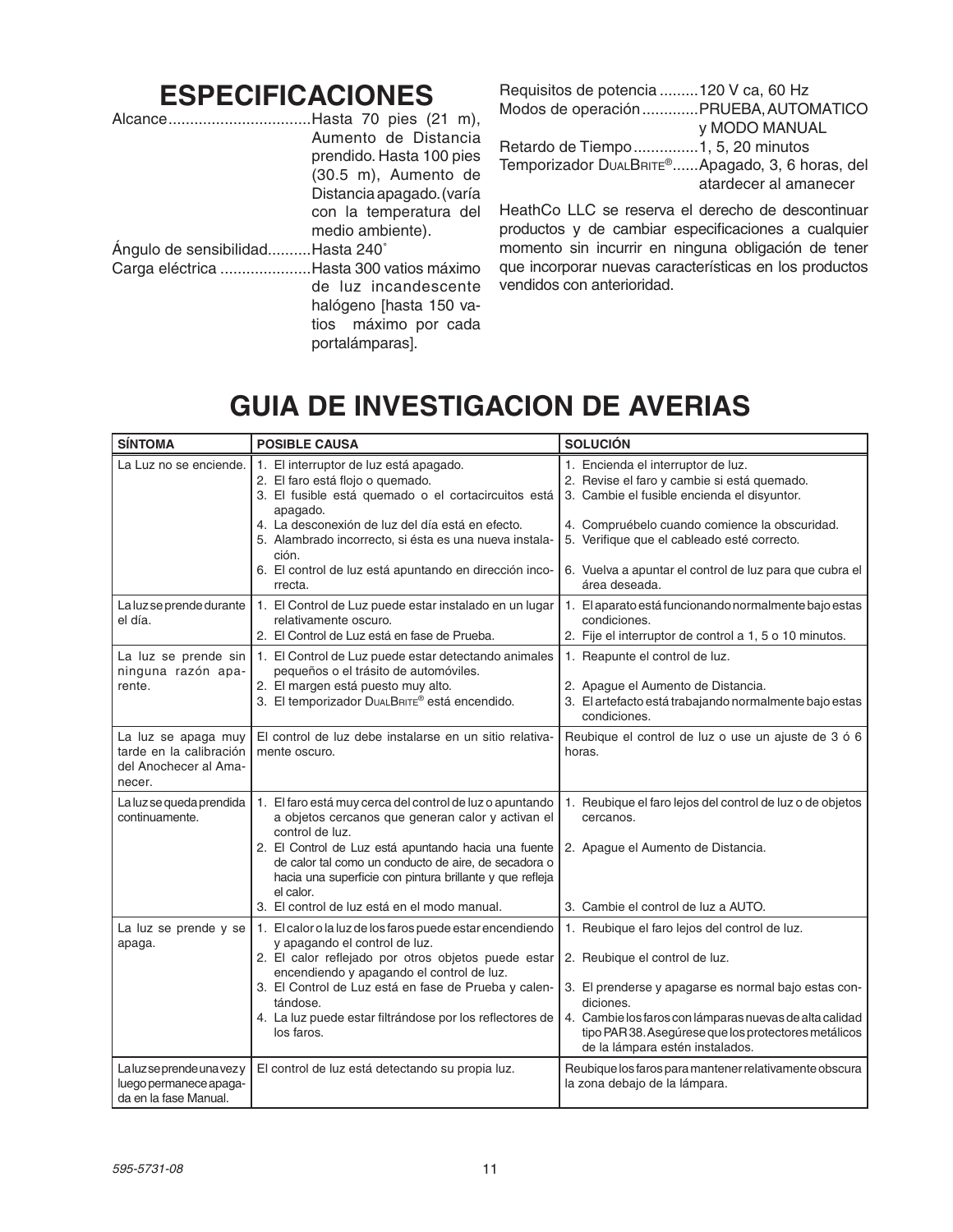### **SERVICIO TÉCNICO**

### **Favor de llamar al 1-800-858-8501 (sólo para hablar en inglés) para pedir ayuda antes de devolver el producto a la tienda.**

Si tiene algún problema, siga esta guía. Usted puede también visitar nuestro sitio Web: **www.hzsupport.com.** Si el problema continúa, llame al **1-800-858-8501** (sólo para hablar en inglés), de 7:30 AM a 4:30 PM CST (L-V). Usted puede también escribir a:

HeathCo LLC

P.O. Box 90045, Bowling Green, KY 42102-9045

ATTN: Technical Service (Servicio Técnico)

\* Si se llama al Servicio Técnico, por favor tener lista la siguiente información: Número de Modelo, Fecha de compra y Lugar de compra.

### **No hay piezas de servicio disponibles para este producto.**

### **GARANTÍA LIMITADA A 10 AÑOS**

Esta es una "Garantía Limitada" que le da a Ud. derechos legales específicos. Usted puede también tener otros derechos que varían de estado a estado o de provincia a provincia.

Por un período de 10 años desde la fecha de compra, cualquier mal funcionamiento ocasionado por partes defectuosas de fábrica o mano de obra será corregido sin cargo para Ud.

**No cubierto -** Servicio de reparación, ajuste y calibración debido al mal uso, abuso o negligencia, bombillas, baterías, u otras partes fungibles no están cubiertas por esta garantía. Los Servicios no autorizados o modificaciones del producto o de cualquier componente que se provee invalidarán esta garantía en su totalidad. Esta garantía no incluye reembolso por inconveniencia, instalación, tiempo de instalación, perdida de uso, servicio no autorizado, o costos de transporte de retorno.

Esta garantía cubre solamente los productos ensamblados por HeathCo LLC y no se extiende a otros equipos o componentes que el consumidor usa junto con nuestros productos.

ESTA GARANTÍA ESTÁ EXPRESAMENTE EN LUGAR DE OTRAS GARANTÍAS, EXPRESADAS O SO-BREENTENDIDAS, INCLUYENDO CUALQUIER GARANTÍA, REPRESENTACIÓN O CONDICIÓN DE COMERCIABILIDAD O QUE LOS PRODUCTOS SE ADAPTEN PARA CUALQUIER PROPÓSITO O USO EN PARTICULAR, Y ESPECIFICAMENTE EN LUGAR DE TODOS LOS DAÑOS ESPECIALES, INDIREC-TOS, INCIDENTALES Y CONSECUENTES.

LA REPARACIÓN O EL REEMPLAZO DEBERÍA SER LA ÚNICA SOLUCIÓN DEL CLIENTE Y NO HABRÁ RESPONSABILIDAD POR PARTE DE HeathCo LLC POR CUALQUIER DAÑO ESPECIAL, INDIRECTO, INCIDENTAL O CONSECUENTE, INCLUIDOS PERO NO LIMITADOS A CUALQUIER PÉRDIDA DE NE-GOCIO O GANACIAS SEAN O NO PREVISIBLES. Algunos estados o provincias no permiten la exclusión o limitación de daños incidentales o consecuentes, de modo que la limitación o exclusión arriba indicada puede que no se aplique a Ud. Por favor guarde su recibo de venta fechado; se lo requiere para cualquier solicitud de garantía.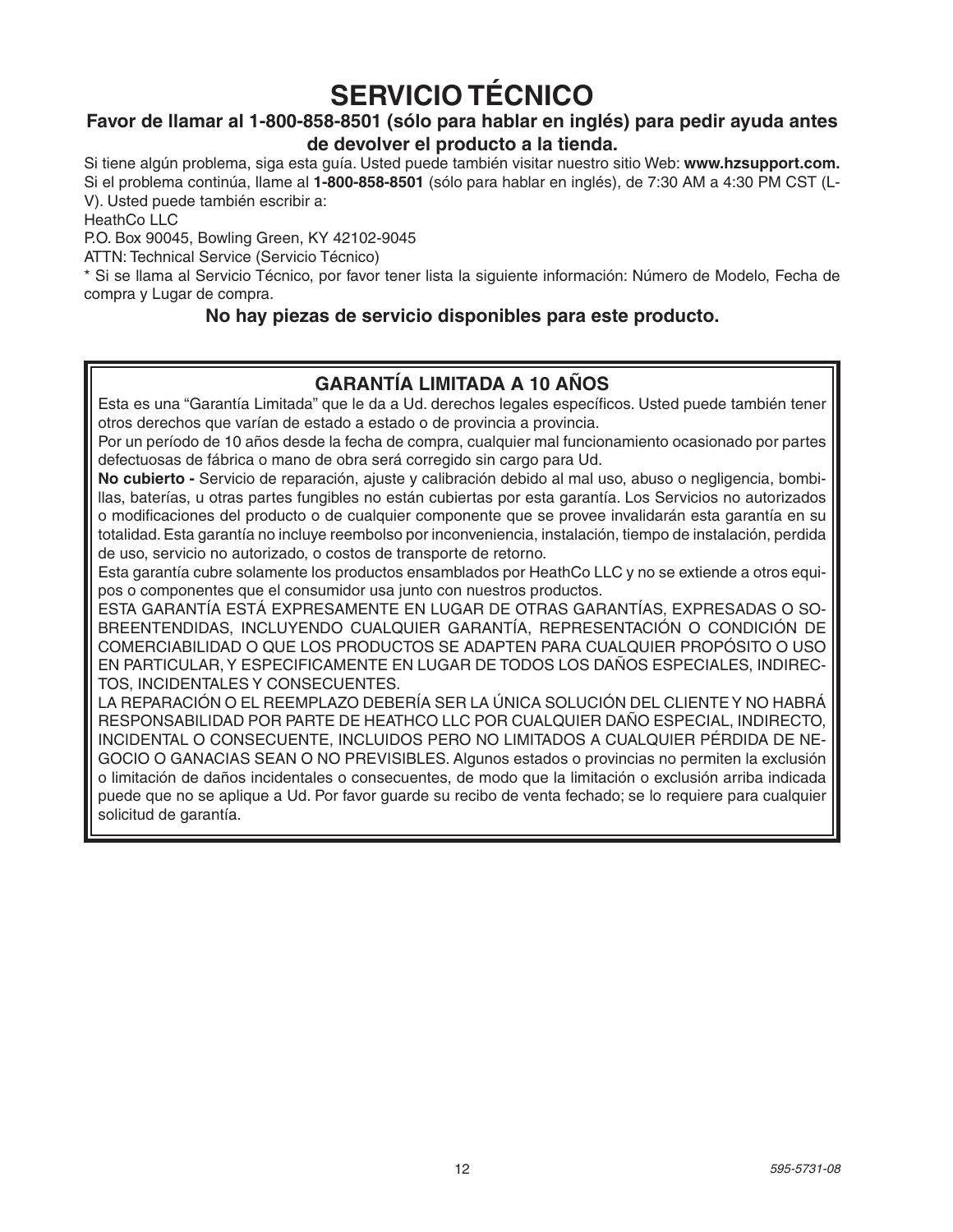

### **Commande d'éclairage DualBriteMD à détecteur de mouvement**

### Modèles 5312 et 5318



Le modèle 5318 se conforme aux lignes directrices ENERGY STARMD lorsque la fonction DUALBRITEMD est désactivée et que le délai de fonctionnement (ON-TIME) est fixé à 1 ou 5 minutes, avec des lampes

d'une puissance maximum de 120 W.

### **Caractéristiques**

- Allume l'éclairage lorsqu'un mouvement est détecté.
- Éteint automatiquement l'éclairage.
- Minuterie de DUALBRITEMD.
- Photocellule qui maintient l'éclairage éteint pendant la période de lumière du jour.
- La DEL indique qu'un mouvement a été détecté (jour ou nuit).



#### **Exigences**

- La commande d'éclairage nécessite une alimentation de 120 V c.a.
- Pour utiliser la priorité manuelle, raccorder la commande à un interrupteur.
- **Certains codes de bâtiment locaux peuvent exiger que l'installation soit faite par un électricien qualifié.**
- Ce produit est conçu pour être utilisé avec une boîte de jonction portant une indication d'utilisation possible en milieu humide.

### **FONCTIONNEMENT**

|                     |                         | En fonction: |
|---------------------|-------------------------|--------------|
| Mode:               | Temps en circuit :      | iour         |
| Essai               | 5 secondes              |              |
| Auto                | 1, 5, ou 20 min.        |              |
| Manuel              | au choix, amanecer*     |              |
| <b>Accentuation</b> | 3, 6 h jusqu'à l'aurore |              |

\* Revient au mode automatique au lever du soleil.

**Note:** Après mise en circuit, attendre enfiron 1 1 /2 minute pour que l'étalonnage du circuit soit complété.

#### **ESSAI**



#### **AUTOMATIQUE**

ON-TIME Amener l'interrupteur de temps en circuit (ON-TIME) à la position correspondant à 1, 5 ou 20 minutes.



#### **PRIORITÉ MANUELLE**

Le mode manuel ne fonctionne que la nuit parce que la lumière du jour remet le capteur en mode AUTO.

Mettre l'interrupteur hors circuit pendant une seconde, plus en circuit pour alterner entre les modes AUTO et MANUEL.

Le mode manuel ne fonctionne qu'avec l'interrupteur ON-TIME, aux positions 1, 5 ou 20.



hors circuit pendant 1 seconde, *puis ...*



\* Modèle SL-5318 seulement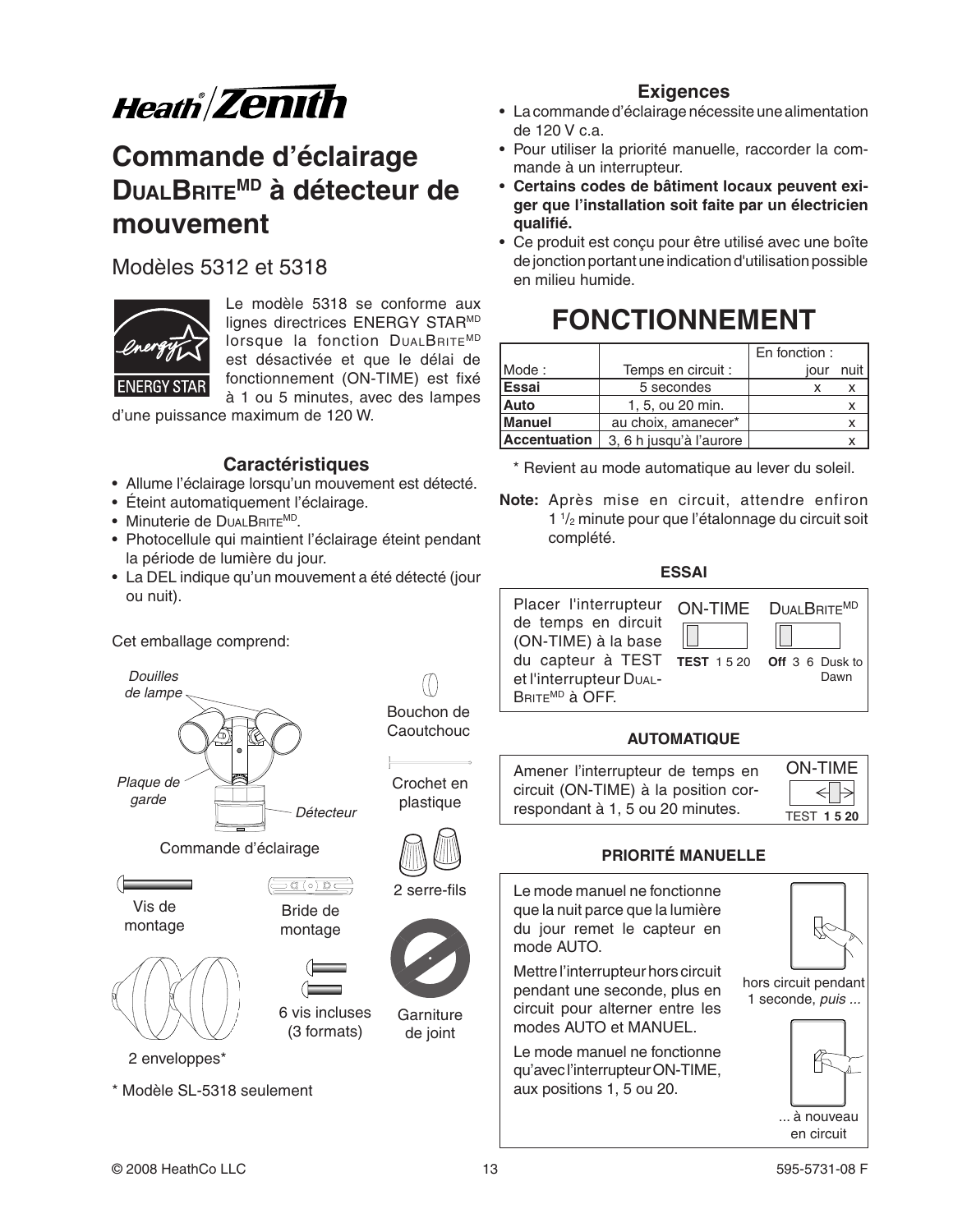### **Résumé du mode de commutation**

## AUTO TEST

*Placer l'interrupteur ON-TIME à 1, 5 ou 20 minutes*

*Mettre l'interrupteur hors circuit pendant une seconde, puis le* PRIORITÉ MANUELLE **<sup>1</sup>** remettre en circuit\*

\* Si vous ne savez plus dans quel mode se trouve l'appareil, couper l'alimentation pendant une minute puis la rétablir. Après le temps d'étalonnage, la commande reviendra au mode AUTO.

#### **Minuterie DUALBRITEMD**

La lumière s'allume à mi-intensité pour le temps choisi après le crépuscule [Off (hors circuit) 3h, 6h, jusqu'à l'aurore]. Pour désactiver cette fonction, placez le commutateur à OFF. La fonction de détection de mouvement continuera toutefois de fonctionner tel que décrit dans ce guide. Si un mouvement est détecté, la lumière s'allume à pleine intensité pour le temps (ON-TIME) choisi (1, 5 ou 20 minutes), puis revient en mode faible intensité.

### **INSTALLATION**

Pour faciliter l'installation, choisir un appareil d'éclairage devant être remplacé et qui est déjà commandé par un interrupteur.

Pour assurer un rendement optimum, monter le luminaire à environ 2,4 m au-dessus du sol. **NOTE :** Lorsque le luminaire est installé à une hauteur supérieure à 8 pi (2,4 m), le fait de diriger le détecteur vers le bas réduit la portée de la couverture.



**Pour l'installation sous avant-toit, la tête du détecteur doit être tournée** comme indiqué aux deux étapes cidessous pour assurer le bon fonctionnement et éviter les risques de choc électrique.

Pour montage sous avant-toit seulement:

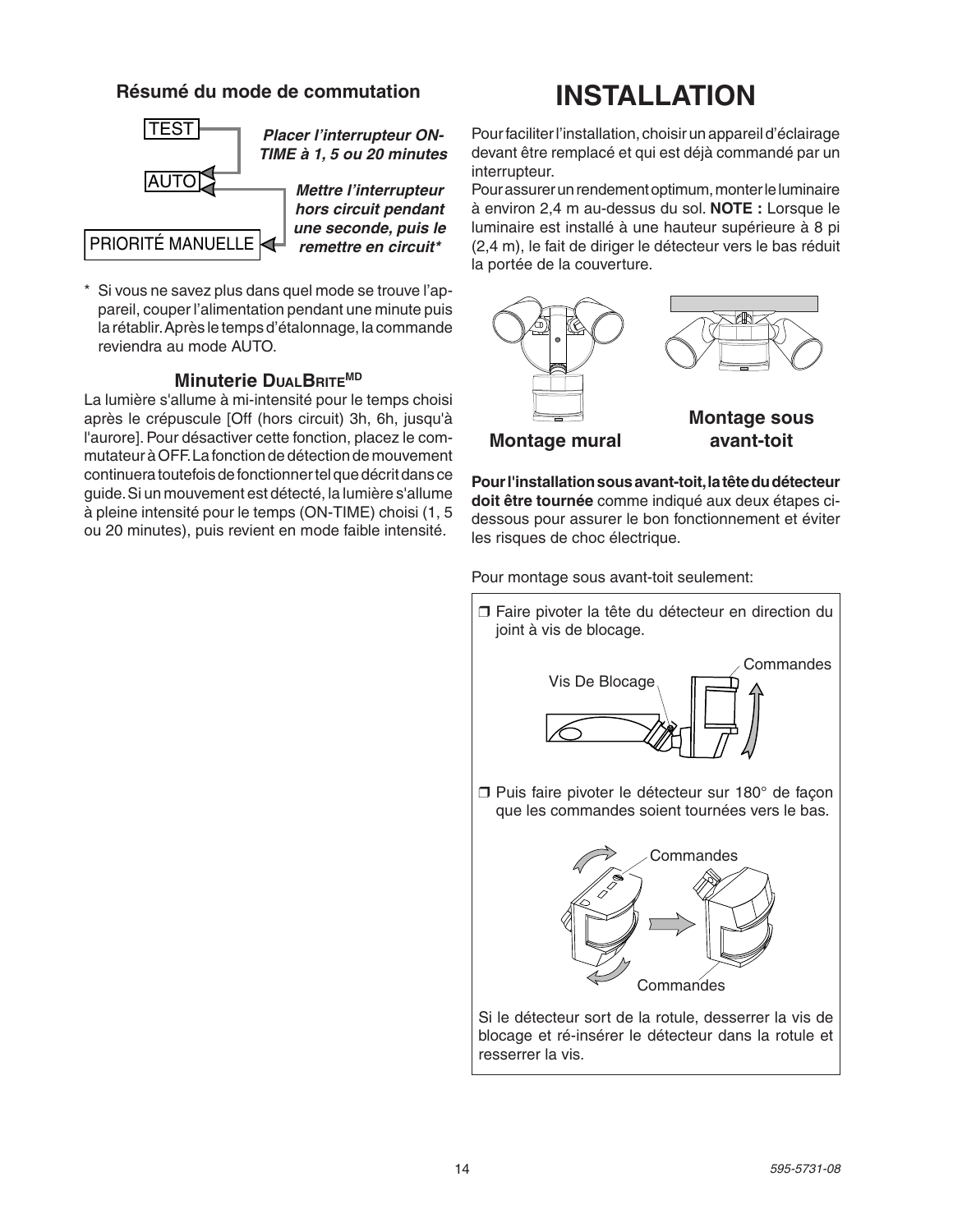### **Câblage de la Commande D'éclairage**

 **MISE EN GARDE : Coupez l'alimentation au disjoncteur ou au fusible.**

- ❒ Enlever l'appareil d'éclairage existant.
- ❒ Installer la bride de montage comme indiqué avec deux vis correspondant à votre boîte de jonction.
- ❒ Le crochet en plastique peut peut servir à supporter le luminaire pendant le câblage. Le petit bout du crochet en plastique peut être inséré dans le trou au centre de la plaque de couverture. Ensuite, le petit bout est inséré dans une des fentes de la barre de montage.
- ❒ Faire passer les fils de la commande d'éclairage par le trou de la garniture.
- ❒ Torsader les fils de la boîte de jonction avec ceux de la commande d'éclairage. Les fixer ensemble à l'aide de serre-fils.



**Raccorder le fil de terre de la boîte de jonction à la vis de terre (verte) sur l'appareil.**

### **Montage de la Commande D'éclairage**

- ❒ Aligner le couvercle de la commande d'éclairage avec sa garniture de joint. Fixer avec la vis de montage.
- ❒ **Pour le modèle SL-5318 seulement,** aligner les trois fentes de l'enveloppe décorative avec les broches de fixation de la douille. Pousser l'enveloppe et la faire tourner dans le sens horaire pour la verrouiller. Répéter l'opération pour l'autre enveloppe.

Fente dans l'enveloppe



- ❒ Poussez le bouchon de caoutchouc fermement en place.
- ❒ Si vous ne pouvez pas utiliser une boîte de jonction pour milieu humide, calfeutrez la surface de montage de la plaque murale avec un scellant silicone.

Pour éviter les dommages et les chocs électriques dûs à l'eau, garder les portelampes 30° sous l'horizontale.



Garder les lampes au moins 25 mm du capteur. Ne pas permettre aux lampes de masquer la lentille.

❒ Ajuster les porte-lampes en desserrant les écrous de blocage, mais ne pas faire tourner les porte-lampes de plus de 180° par rapport au réglage d'usine. Ne pas trop serrer les lampes dans les porte-lampes.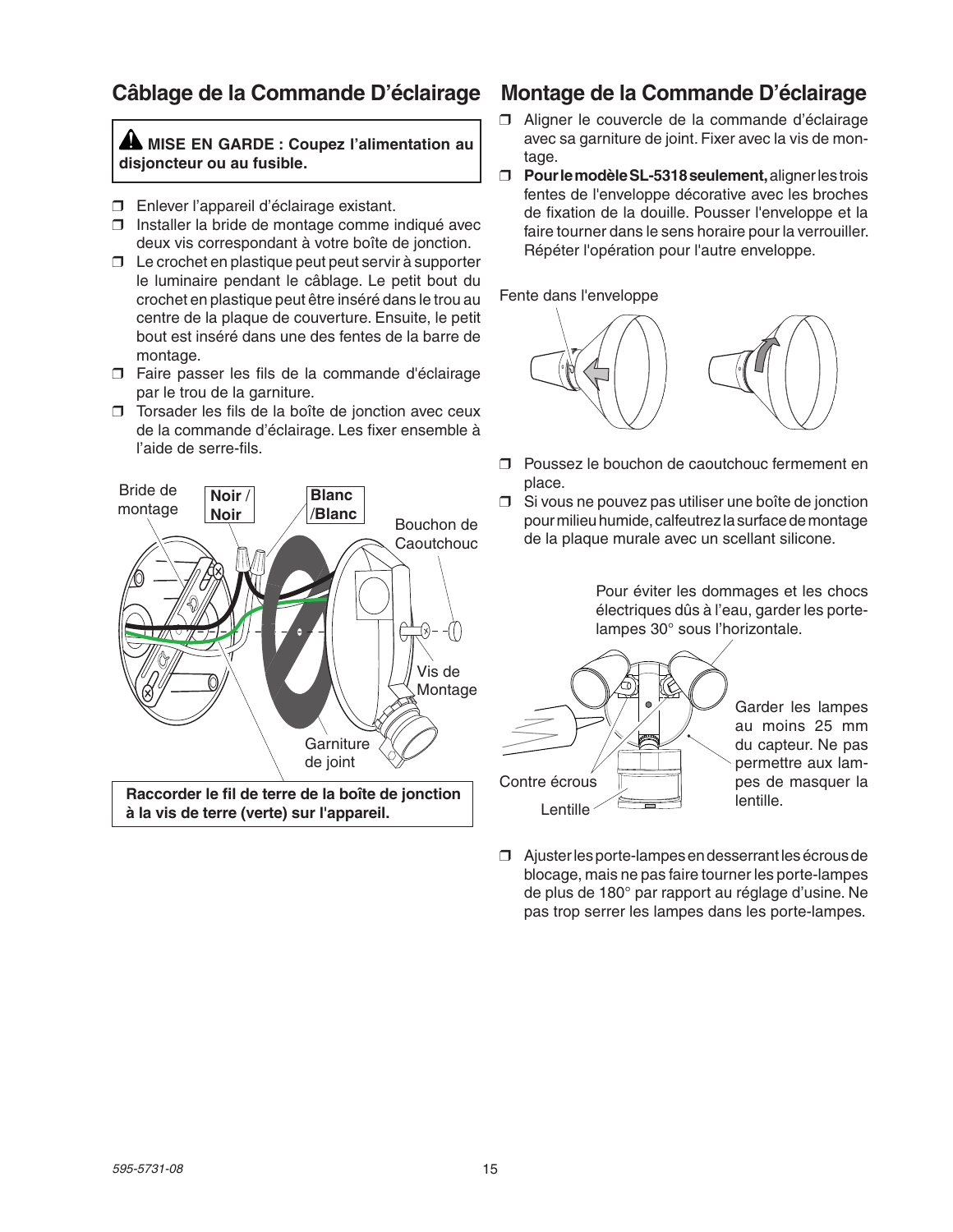## **ESSAIS ET RÉGLAGES**

- ❒ **Mettre en circuit le disjoncteur et l'interrupteur d'éclairage.**
- **NOTE:** Le capteur doit se réchauffer 1<sup>1</sup>/2 minute avant de pouvoir détecter le mouvement. Lorsque l'appareil est mis en circuit, attendre 1  $\frac{1}{2}$ minute.

NOTE: Le modèle 5318 se conforme aux lignes directrices ENERGY STAR<sup>MD</sup> lorsque la fonction DUALBRITE<sup>MD</sup> est désactivée et que le délai de fonctionnement (ON-TIME) est fixé à 1 ou 5 minutes, avec des lampes d'une puissance maximum de 120 W.

❒ Placez le bouton RANGE en position médiane (à mi-chemin entre MIN et MAX), le bouton DualBrite<sup>MD</sup> à OFF et le bouton ON-TIME à TEST.



#### **Bas du détecteur**

#### **Éviter de pointer l'appareil:**

- en direction d'objets dont la température change rapidement, tels que **des bouches d'air chaud et des climatiseurs**. De telles sources de chaleur peuvent provoquer des déclenchements intempestifs.
- vers des endroits où **des animaux, des véhicules ou des passants** peuvent déclencher la commande.
- sur **de grands objets clairs à proximité** qui réfléchissent la lumière du jour et risquent de déclencher le dispositif d'arrêt. Ne pas pointer d'autres appareils d'éclairage vers le détecteur.



*Portée maximale Angle de*

*couverture maximale*

**NOTE :** Lorsque le luminaire est installé à une hauteur supérieure à 8 pi (2,4 m), le fait de diriger le détecteur vers le bas réduit la portée de la couverture.

Le détecteur est moins sensible au mouvement dans sa direction.



*Le moins sensible Le plus sensible*

Vis de blocage

- ❒ Desserrer la vis de blocage de la rotule et faire pivoter le détecteur pour pointer.
- ❒ Marcher dans la zone de couverture et noter à quel endroit l'éclairage se déclenche. Déplacer la tête du détecteur vers le haut, le bas ou le côté pour modifier la zone de couverture. **Ne pas permettre au détecteur d'être à moins de 25 mm des lampes.**
- ❒ Régler la sensibilité (RANGE) selon les besoins. Une trop grande sensibilité pourrait causer des déclenchements intempestifs.
- ❒ **Fixer la tête du détecteur en position en serrant la vis de blocage.** Éviter de trop serrer la vis.
- ❒ Placer l'interrupteur ON-TIME à 1, 5 ou 20 minutes.
- □ Régler l'interrupteur DuALBRITE<sup>MD</sup> au temps d'allumage désiré, à faible intensité, après le crépuscule (3h, 6h, crépuscule-aurore).

 **AVERTISSEMENT: Risque d'incendie ! Ne pas pointer les lampes vers une surface combustible située à moins de 1 mètre.**



**Pointer le détecteur vers le bas pour réduire la couverture**



**Pointer le détecteur vers le haut pour augmenter la couverture**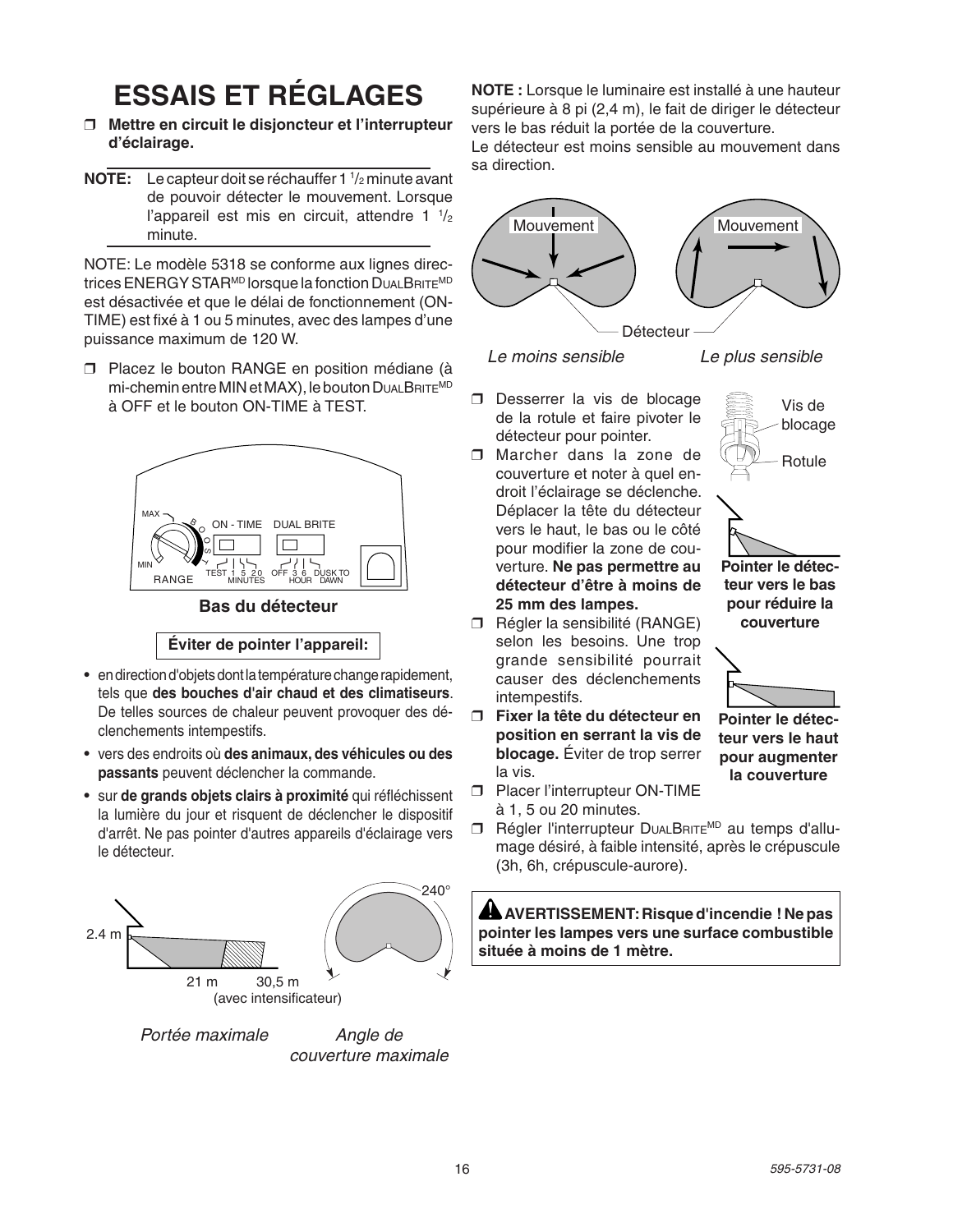### **FICHE TECHNIQUE**

|                                 | Portée 21 m avec amplification de        |
|---------------------------------|------------------------------------------|
|                                 | portée hors circuit et de 30,5           |
|                                 | m losqu'en circuit [Varie selon          |
|                                 | la température ambiante]                 |
| Angle de détection Jusqu'à 240° |                                          |
|                                 | Charge électrique  Jusqu'à deux ampoules |
|                                 | halogène, pour un maximum                |
|                                 | de 300 W [maximum de 150                 |
|                                 | W par support].                          |
|                                 |                                          |

jecteurs.

| Alimentation électrique 120 V CA, 60 Hz |                                                  |
|-----------------------------------------|--------------------------------------------------|
| Modes de                                |                                                  |
|                                         | fonctionnement Essai, automatique et priorité    |
|                                         | manuelle                                         |
| Délais. 1, 5 et 20 minutes              |                                                  |
|                                         | DUALBRITE <sup>MD</sup> 3, 6 heures, crépuscule- |
|                                         | aurore                                           |
|                                         |                                                  |

HeathCo LLC se réserve le doit d'abandonner tout produit et d'en changer les spécifications, en tout temps et sans contracter quelque obligation que ce soit quant à l'incorporation de nouvelles caractéristiques aux produits déjà vendus.

> de grande qualité PAR 38. (Assurez-vous que les protecteurs métalliques d'ampoule sont installés.)

située sous la commande dans une relative noirceur.

#### **SYMPTÔME CAUSE POSSIBLE SOLUTION** L'éclairage ne s'allume pas. 1. L'interrupteur d'éclairage est hors tension. 2. Le projecteur n'est pas bien vissé ou est grillé. 3. Le fusible a sauté ou le disjoncteur a été déclenché. 4. Le dispositif de coupure pendant le jour fonctionne. 5. Mauvais câblage du circuit, dans le cas d'une nouvelle installation. 6. La commande d'éclairage est orientée dans la mauvaise direction. 1. Mettre l'interrupteur sous tension. 2. Vérifiez le projecteur et remplacez-le s'il est grillé. 3. Remplacer le fusible ou réenclencher le disjoncteur. 4. Vérifiez à nouveau à la noirceur. 5. S'assurer que le câblage est approprié. 6. Modifiez l'orientation de la commande afin de couvrir la zone souhaitée. L'éclairage s'allume en plein jour. 1. La commande peut être installée dans un endroit relativement sombre. 2. La commande est en mode TEST. 1. Le luminaire fonctionne normalement dans de telles conditions. 2. Réglez le commutateur de commande à 1, 5 ou 10 minutes. L'éclairage s'allume sans raison apparente. 1. La commande peut détecter de petits animaux ou la circulation automobile. 2. La portée est trop élevée. 3. La minuterie DUALBRITE<sup>MD</sup> est activée. 1. Modifiez l'orientation de la commande. 2. Réduisez la portée. 3. Le luminaire fonctionne normalement dans de telles conditions. L'éclairage s'allume trop tard sous le réglage crépuscule-aube. La commande d'éclairage est installée dans un endroit relativement sombre. Déplacez la commande ou utilisez le réglage 3 hr. ou 6 hr. L'éclairage reste allumé continuellement. 1. L'un des projecteurs est placé trop près de la commande ou est orienté vers un objet à proximité, dont la chaleur entraîne le déclenchement de l'appareil. 2. La commande d'éclairage est pointée vers une source de chaleur comme un évent, une sortie de sécheuse, ou une surface claire qui réfléchit la chaleur. 3. La commande d'éclairage est en mode manuel. 1. Modifiez l'orientation du projecteur de sorte qu'il ne soit pas dirigé vers la commande ni vers un objet à proximité. 2. Réduisez la portée. 3. Faites passer le commutateur à la position AUTO. L'éclairage clignote.  $\vert$  1. La chaleur ou la lumière des projecteurs active et désactive l'éclairage. 2. La chaleur réfléchie par des objets active et désactive l'éclairage. 3. La commande est en mode test et se réchauffe. 4. De la lumière filtre à travers les réflecteurs des pro-1. Modifiez l'orientation du projecteur de sorte qu'il ne soit pas dirigé vers la commande. 2. Déplacez la commande. 3. Le clignotement est normal dans ces conditions. 4. Remplacez les projecteurs par de nouvelles lampes

### **GUIDE DE DÉPANNAGE**

L'éclairage clignote une fois, puis reste éteint en mode manuel.

La commande d'éclairage détecte sa propre lumière. | Déplacez les projecteurs de façon à conserver la zone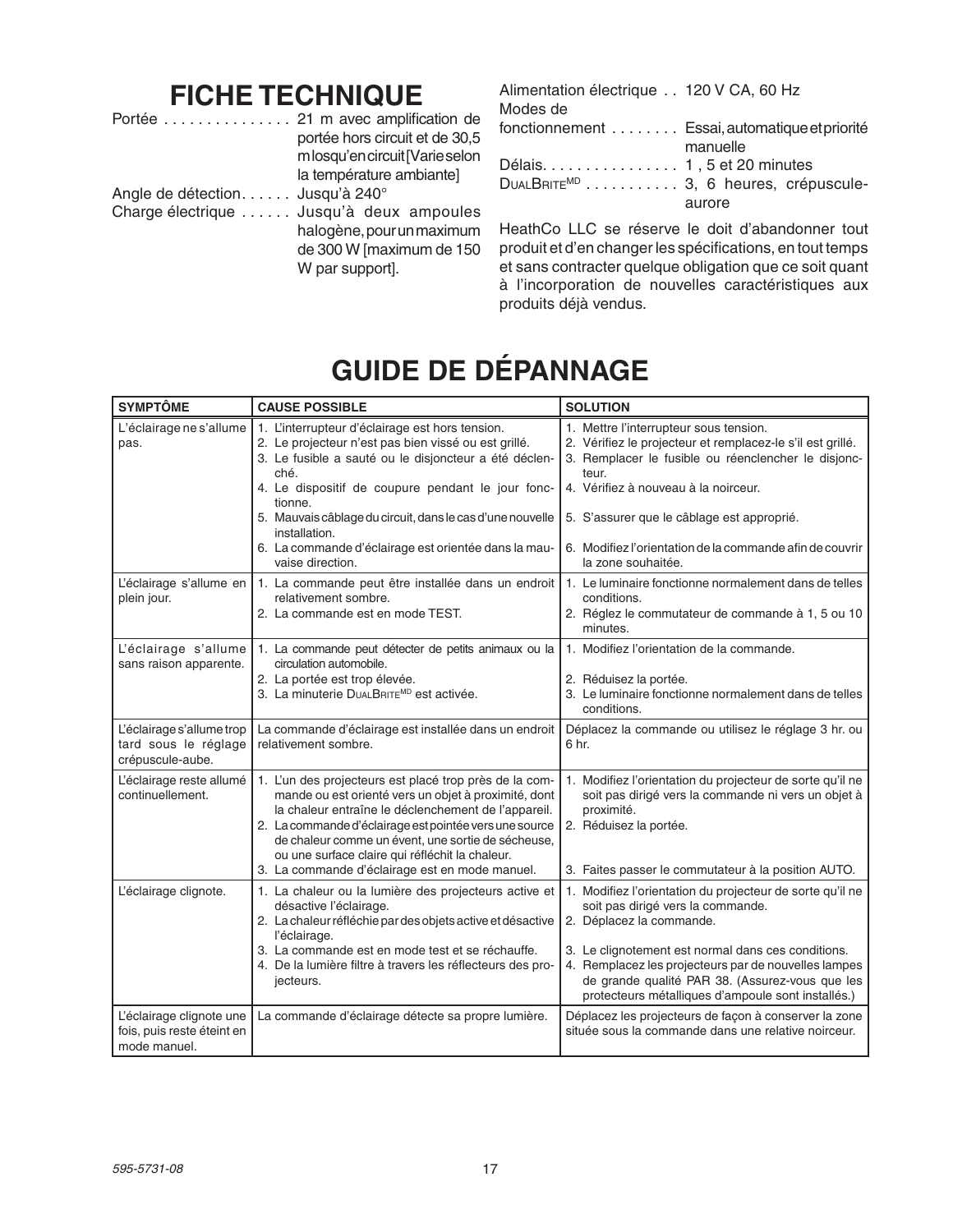### **SERVICE TECHNIQUE**

### **Veuillez faire le 1 800 858-8501 (service en anglais seulement) pour obtenir de l'aide avant de retourner l'article au magasin.**

En cas de problème, suivez ce guide. Vous pouvez aussi visiter notre site Web à **www.hzsupport.com.** Si le problème persiste, composez\* le **1 800 858-8501** (service en anglais seulement), entre 7 h 30 et 16 h 30, HNC, du lundi au vendredi. Vous pouvez aussi écrire au :

HeathCo LLC

P.O. Box 90045, Bowling Green, KY 42102-9045

ATTN: Technical Service (Service technique)

\* Lors d'un appel au service technique, veuillez avoir les renseignements suivants à portée de main : numéro du modèle, date d'achat et endroit de l'achat.

#### **Aucune pièce de rechange n'est disponible pour ce produit.**

### **GARANTIE LIMITÉE DE 10 ANS**

Il s'agit d'une « Garantie limitée » qui vous confère des droits juridiques spécifiques. Vous pouvez également jouir d'autres droits, variables d'une province à l'autre.

Pendant une période de 10 ans à compter de la date d'achat, toute anomalie de fonctionnement imputable à un vice de matériau ou de main-d'oeuvre sera corrigée gratuitement.

**Exclusions de la garantie -** Réparations, réglage et calibrage dus à une mauvaise utilisation, un mauvais traitement ou à la négligence. Les ampoules, les piles et des autres articles non durables ne sont pas couverts par cette garantie. Le service non autorisé ou la modification du produit ou d'un ou l'autre de ses composants fournis invalidera totalement la présente garantie.Cette garantie n'inclut pas le remboursement pour le dérangement, l'installation, le réglage, la perte d'utilisation, le service non autorisé ou les frais d'expédition pour le renvoi de la marchandise.

La garantie ne couvre que les produits assemblés HeathCo LLC et ne s'étend pas aux autres équipements et composants que le client pourrait utiliser conjointement avec nos produits.

CETTE GARANTIE TIENT EXPRESSÉMENT LIEU DE TOUTES AUTRES GARANTIES, EXPLICITES OU IMPLICITES, Y COMPRIS DE TOUTE GARANTIE DE REPRÉSENTATION OU DE CONDITION DE CONVENANCE À LA COMMERCIALISATION OU À L'EFFET QUE LES PRODUITS CONVIENNENT À UN BUT OU À UNE UTILISATION PARTICULIÈRE, ET SPÉCIFIQUEMENT DE TOUS DOMMAGES SPÉCIAUX, DIRECTS, INDIRECTS OU SECONDAIRES.

LE REMPLACEMENT OU LA RÉPARATION CONSTITUENT LE SEUL RECOURS DU CLIENT ET HeathCo LLC NE POURRA ÊTRE TENUE RESPONSABLE DE TOUS DOMMAGES SPÉCIAUX, DIRECTS, INDIRECTS OU SECONDAIRES, Y COMPRIS, SANS S'Y LIMITER, LES PERTES COMMERCIALES ET PERTES DE PROFIT, QU'ELLES SOIENT PRÉVISIBLES OU NON. Certaines provinces n'autorisent pas l'exclusion ou la limitation des dommages indirects ou secondaires, et la limitation ou l'exclusion ci-dessus pourrait ne pas s'appliquer à vous. Veuillez conserver le reçu portant la date d'achat; vous en aurez besoin pour toutes vos demandes liées à la garantie.